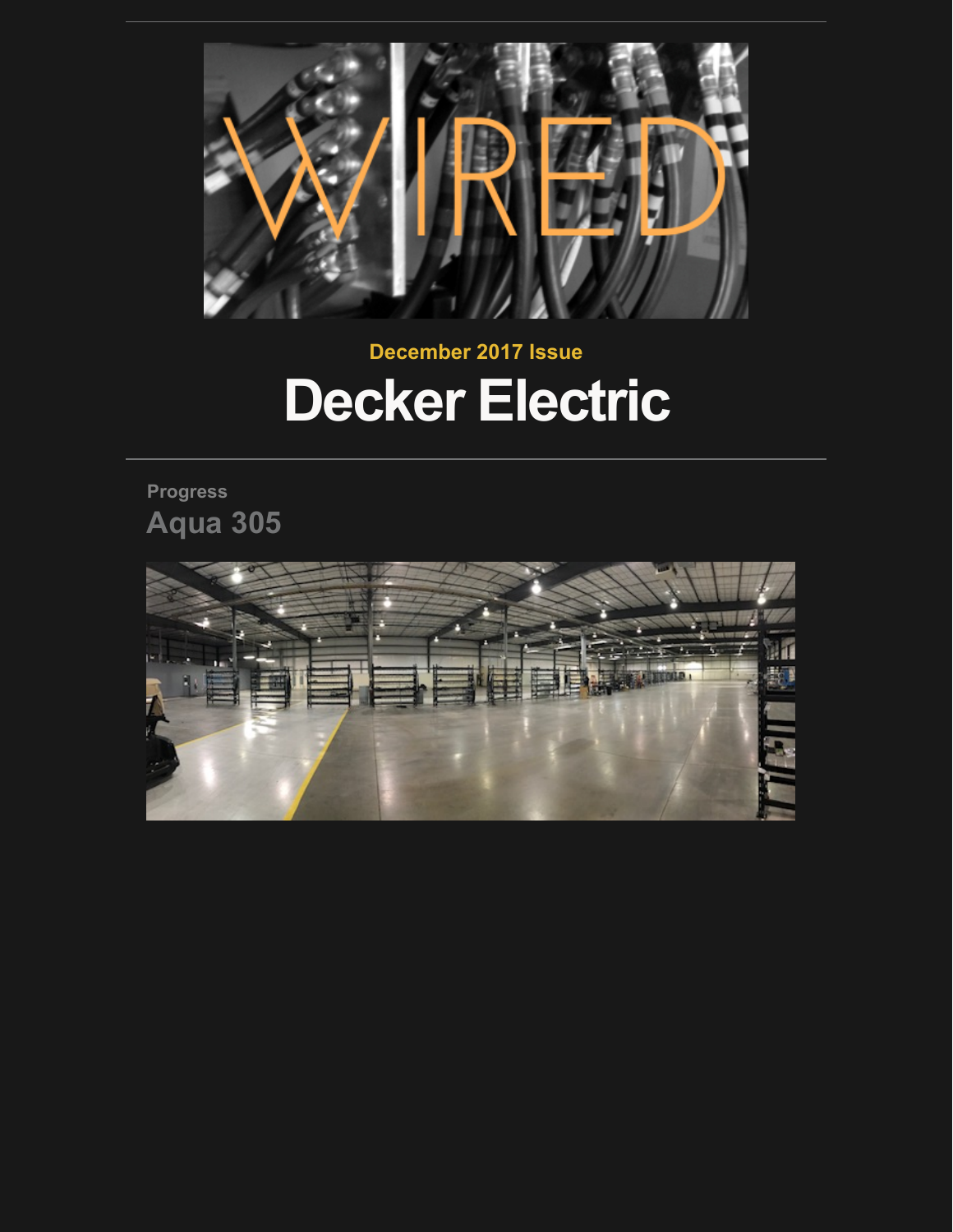

John Perkins, Jonathan Holdaway, Dave Wiley and others have been building a server for Aqua 305 in Wichita. Installing new panel feeders, branch circuits and wiring panels for the server racks to ensure the customer is up and running. Coordination between the City of Wichita, Westar and vendors has been essential to the success of the project.

#### **Praise Service Department**

Decker's Service Department is on call 24/7 and is always going above and beyond to help our customers. One of those customers recently left this review;

"Had to call for emergency service today which not only was Sunday but also New Year's Eve....Johnathon was here super fast and located the problem quickly!!! FANTASTIC service all the way around!!!! Great job!!!!! Very pleased and will definitely recommend this company to others!!!"

Thank you to all of those who work in the Service Department!

## **Progress TransCanada**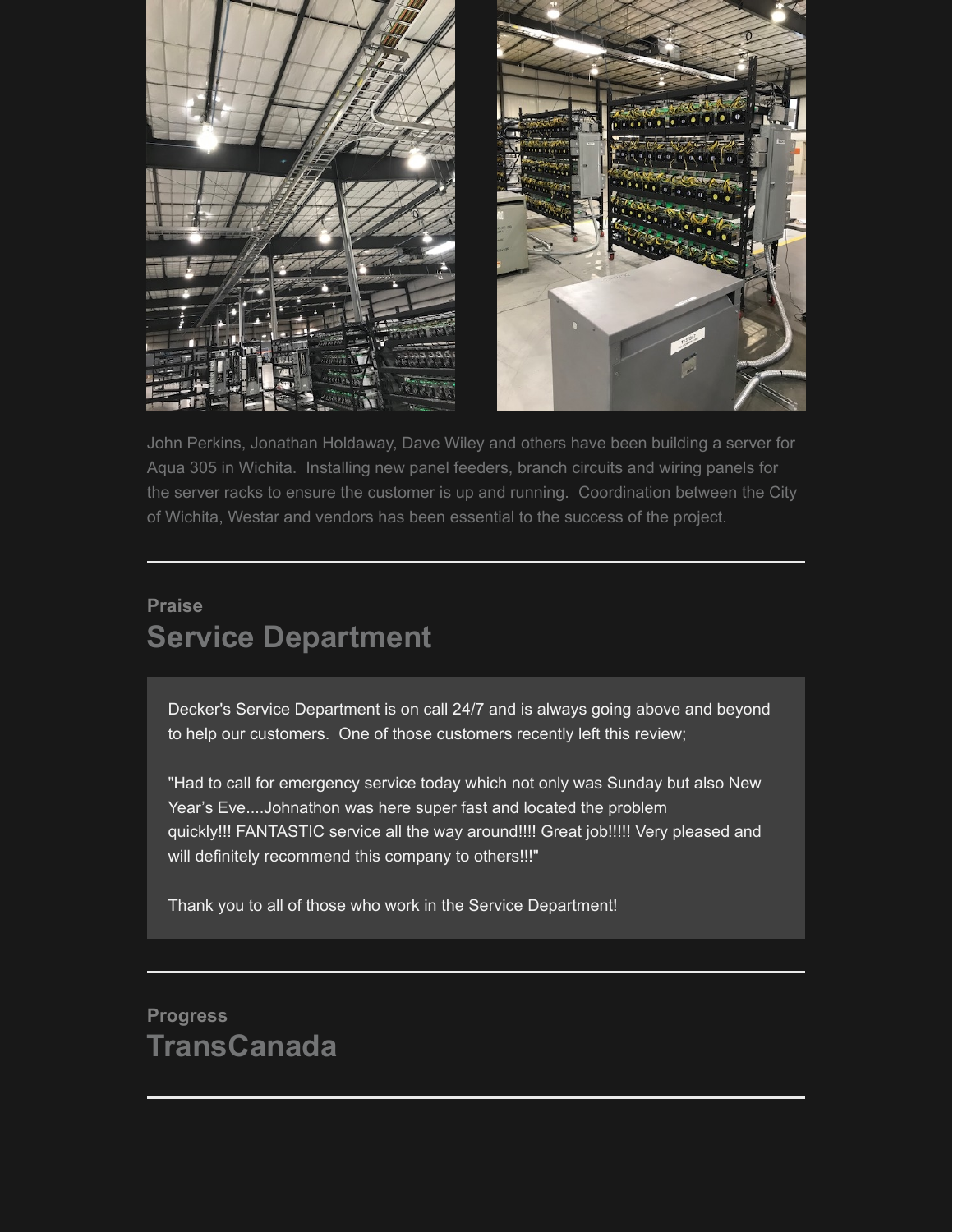

Decker provided power and controls to two DRA skids at the Cromwell location of TransCanada. Today is the outage there. We are doing this to six stations.

## **Staff Notable Work Anniversary**

A big thank you and congratulations to Brent Combs and Scott Nelson who are both celebrating **5 years** at Decker Electric this month.

## **Staff Decker Holiday Party**

Reminder! Decker's holiday party is January 6th from 7PM to 9:30PM at the Distillery 244 in Old Town. You should have already RSVP'd, but you if have any questions, contact Tyler Helget [thelget@decker-electric.com](mailto:thelget@decker-electric.com)**.**

#### **Progress KAAPA Ethanol**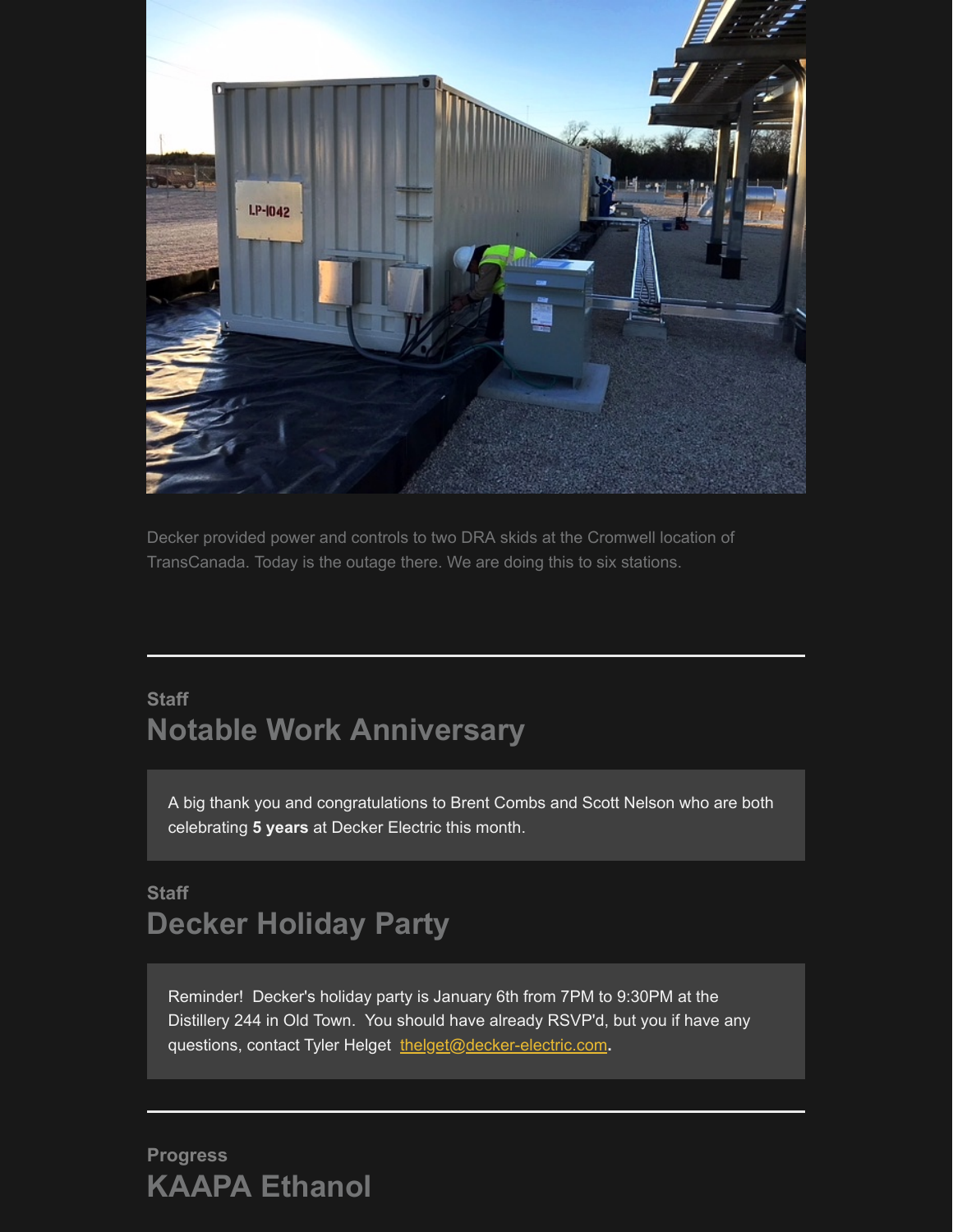

The new DDG building in Ravenna, NE is almost complete thanks, in part, to the leadership of Christian Ray and Greg Evans.

#### **Recently-Awarded Projects in the Fourth Quarter**

Gruber-OK, TX, NE, IA, SD, ND *UPS Testing Phase I&II* Convergys-Pueblo, CO *Restack* Convergys-Pueblo, CO *Security* Convergys-Pueblow, CO *Network* Sharpline-Wichita, KS *Fiber* Wichita Courthouse *LED Retrofit* CNH *Wifi Install* Granite-Exide Warehouse- Salina, KS *Network Install* Granite-Exide Warehouse- Kansas City, KS *Network Install* Wichita City Hall *LED Retrofit* TransCanada DRA *Skid Install* Klein Felder-Irvine, CA & Seattle, WA *Access Control* LDF-Wichita, OKC, Tulsa *Access Control* KanPak Warehouse *Design/Build* City of Wichita *WAP City Hall*

#### **Current Projects**

Landoll Arc Flash *Phase II* Kansas Ethanol *Silo 5 & 6* Geneva Anhydrous Ammonia Plant- Geneva, NE KanPak *Access Control* Kansas Ethanol-Lyons, KS *New Cooling Tower* Wichita Library-Wichita, KS *Telecom* Warren Riverview Park-Derby, KS DDG Ravenna, NE COW *Lift Station Rehab* CNH *CT Install & LED Light Upgrade* CNH *Extra Work* Enbridge *Sump Replacement* Kansas Ethanol *Plant Expansion* Iron Horse *Hyper Pet Tenant Finish* FedEx *De-Ice* Raschig USA 2500 *AMP Service* UPRR-Pocatello, ID *FMS & DFO System* Tyson-Emporia, KS *Brick Pack*